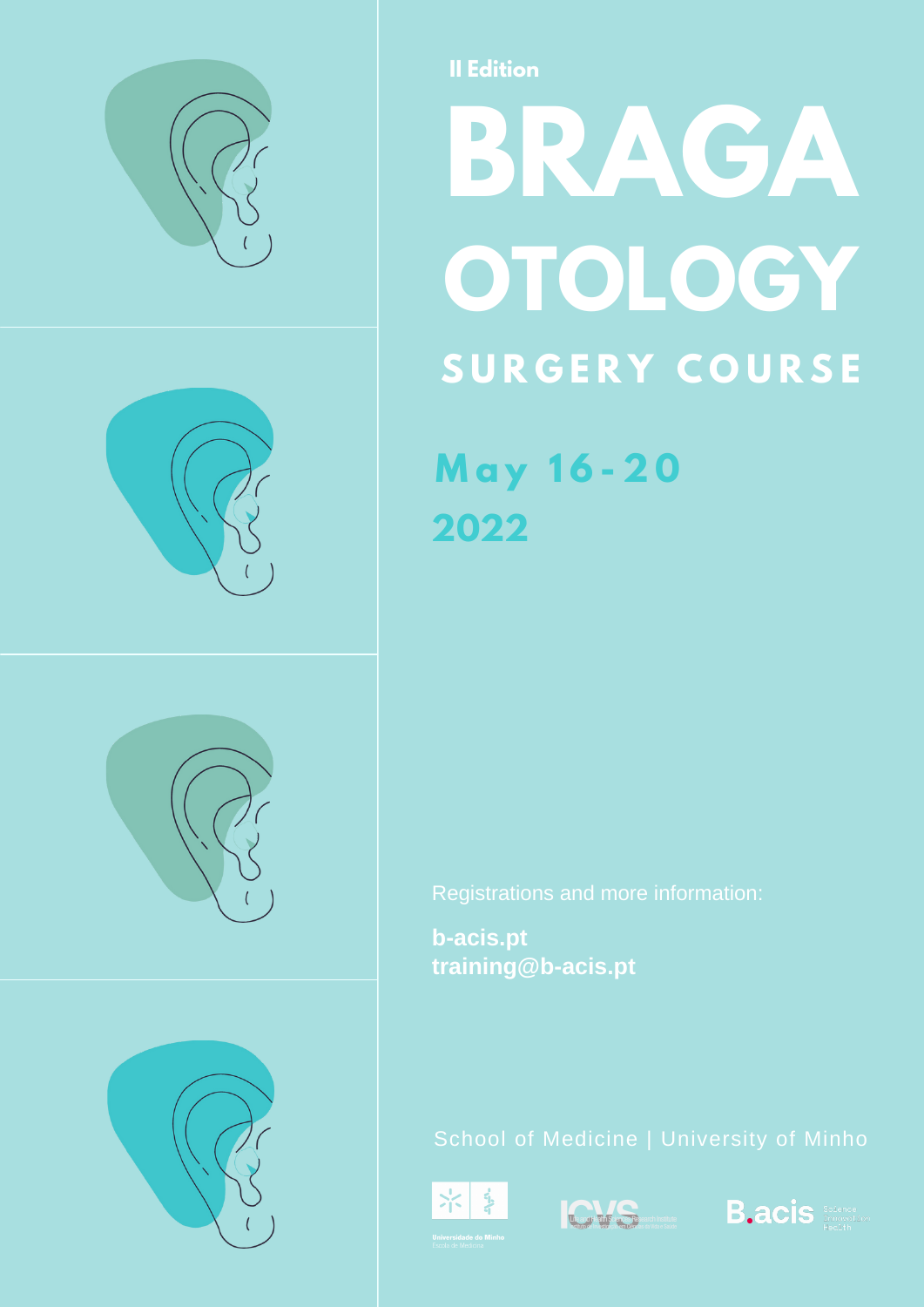### **COORDINATION & FACULTY**

### **COURSE COORDINATOR**

**Miguel Sá Breda, MD** Hospital de Braga

#### **RESIDENT FACULTY**

**Ana Menezes, MD** Hospital de Braga

**Daniela Ribeiro, MD** Hospital de Braga

**Filipa Carvalho Moreira, MD** Hospital de Braga

**Jaime Rocha, MD** Hospital de Braga

**Jorge Correia-Pinto, MD, PhD** School of Medicine, University of Minho

#### **António Lima, MD** Hospital de Braga

**Daniel Miranda, MD** Hospital de Braga

**Luís Dias, MD** Hospital de Braga

**Sérgio Vilarinho, MD** Hospital de Braga

#### **INVITED FACULTY**

**Carlos Martín Oviedo, MD** Hospital General Universitario Gregorio Marañón, Madrid, Spain

**João Elói, MD** Centro Hospitalar e Universitário de Coimbra

**João Lino, MD** Centro Hospitalar e Universitário do Porto

**Luísa Monteiro, MD** Hospital Lusíadas Lisboa

**Pedro Escada, MD, PhD** Hospital de Egas Moniz, Lisboa **Guilherme Carvalho, MD, PhD** Hospital Lusíadas Porto

**João Flávio Nogueira, MD** Sinus & Oto Centro, Fortaleza, Brazil

**José Carlos Casqueiro, MD** Hospital Universitario Severo Ochoa, Madrid, Spain

**Miguel Aristegui, MD, PhD** Hospital General Universitario Gregorio Marañón, Madrid, Spain

**Victor Correia da Silva, MD** Hospital CUF Porto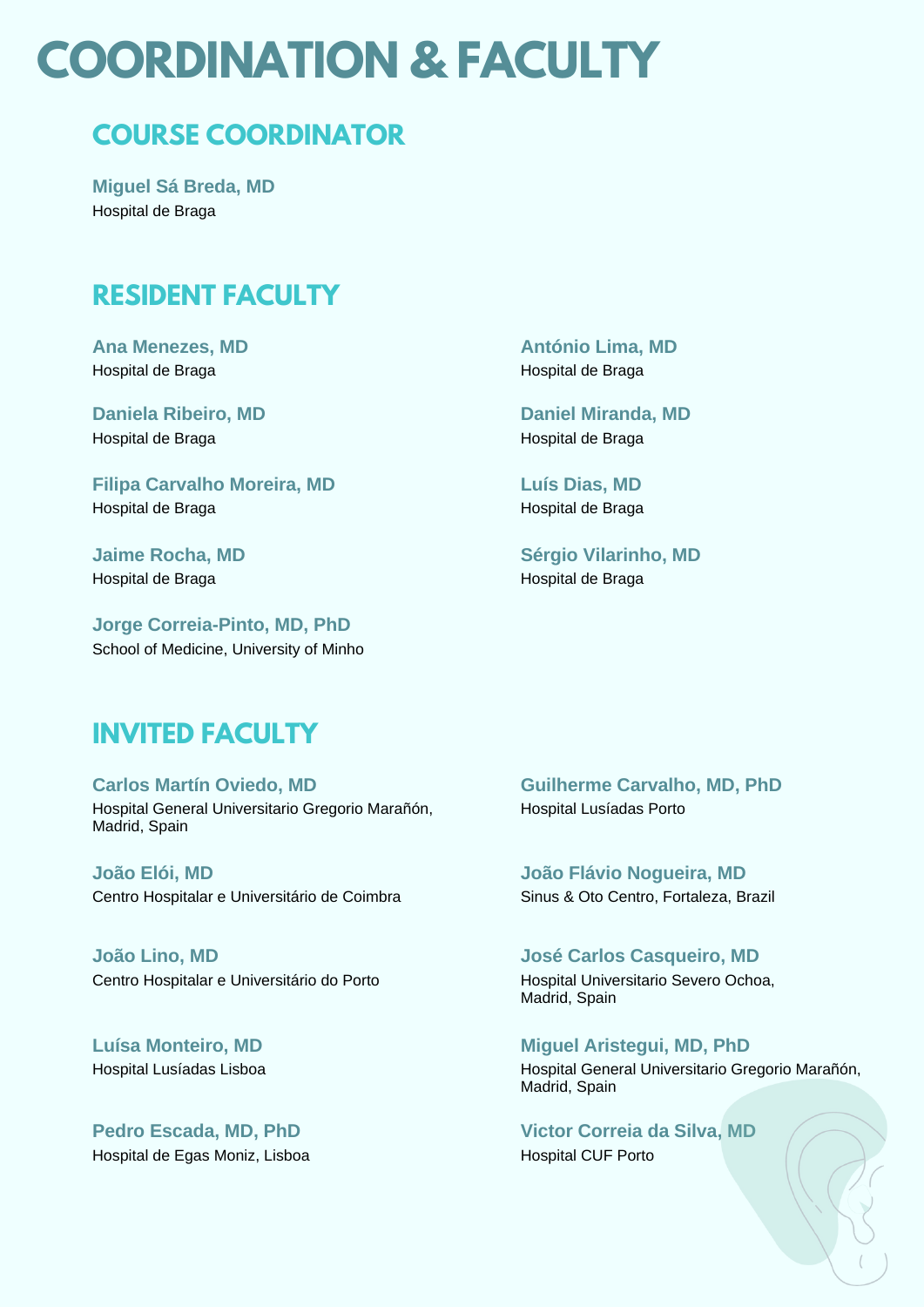### **MORNING LECTURES PROGRAM**

|                                    | 08:30 - 08:45 Welcome |                                                                                                                     |  |  |  |
|------------------------------------|-----------------------|---------------------------------------------------------------------------------------------------------------------|--|--|--|
| <b>MONDAY</b><br>May 16            |                       | 08:45 - 09:45 Otologic Surgical Anatomy<br>Daniel Miranda                                                           |  |  |  |
| (FC)<br>(BT)<br><b>CT</b>          | $09:45 - 11:00$       | Imagiology<br>Jaime Rocha                                                                                           |  |  |  |
|                                    | $11:30 - 12:30$       | <b>Chronic Otitis Media and Cholesteatoma</b><br>Filipa Moreira                                                     |  |  |  |
|                                    | $08:30 - 09:00$       | <b>Canalplasty</b><br><b>Miguel Breda</b>                                                                           |  |  |  |
| <b>TUESDAY</b>                     | $09:00 - 09:45$       | <b>Tympanoplasty</b><br>Miguel Breda                                                                                |  |  |  |
| May 17                             | $09:45 - 10:30$       | <b>Ossiculoplasty</b><br>Ana Menezes                                                                                |  |  |  |
| (FC)<br>$\bullet$<br>BT.           | $11:00 - 12:00$       | <b>Mastoidectomy</b><br>Daniela Ribeiro                                                                             |  |  |  |
|                                    | $12:00 - 12:40$       | <b>Complications in Middle Ear Surgery</b><br>Daniela Ribeiro                                                       |  |  |  |
|                                    | $08:30 - 09:30$       | <b>Otosclerosis surgery (inaugural, revision and challenging cases)</b><br>Victor Correia da Silva                  |  |  |  |
| <b>WEDNESDAY</b><br>May 18<br>(FC) | $09:30 - 10:30$       | <b>Bone conduction hearing implants</b><br>Victor Correia da Silva                                                  |  |  |  |
|                                    | $11:00 - 12:15$       | <b>Facial Paralysis: staging, surgical and non-surgical rehabilitation</b><br>Carlos Martín Oviedo                  |  |  |  |
|                                    | $12:15 - 13:00$       | Intra-operative facial nerve management (middle ear surgery and<br>lateral skull base surgery)<br>Miguel Aristegui  |  |  |  |
|                                    |                       | 08:30 - 09:30 Cochlear implant surgery<br>Pedro Escada                                                              |  |  |  |
| <b>THURSDAY</b>                    | $09:30 - 10:30$       | New concepts in cochlear implant surgery (Round Table)<br>Pedro Escada   João Elói   João Lino   Guilherme Carvalho |  |  |  |
| May 19<br>(FC)<br>AT               | $11:00 - 11:45$       | <b>Paraganglioma surgery</b><br>Miguel Aristegui                                                                    |  |  |  |
|                                    | $11:45 - 12:30$       | Middle cranial fossa approach: indications and step by step<br>Miguel Aristegui                                     |  |  |  |
|                                    | $09:00 - 09:30$       | <b>Endoscopic Ear Surgery (EES): Indications and results</b><br>José Carlos Casqueiro                               |  |  |  |
| <b>FRIDAY</b>                      | $09:30 - 10:20$       | <b>EES: Middle ear ventilation - step by step</b><br>João Flávio Nogueira                                           |  |  |  |
| <b>May 20</b>                      | $11:00 - 11:30$       | <b>Cholesteatoma management in EES</b><br>João Flávio Nogueira                                                      |  |  |  |
| $\left($ CT<br>AT <sub>1</sub>     | $11:30 - 12:00$       | <b>Future trends in EES</b><br>João Flávio Nogueira   José Carlos Casqueiro                                         |  |  |  |
|                                    |                       | 12:00 - 13:00 Active discussion on 4 selected clinical cases                                                        |  |  |  |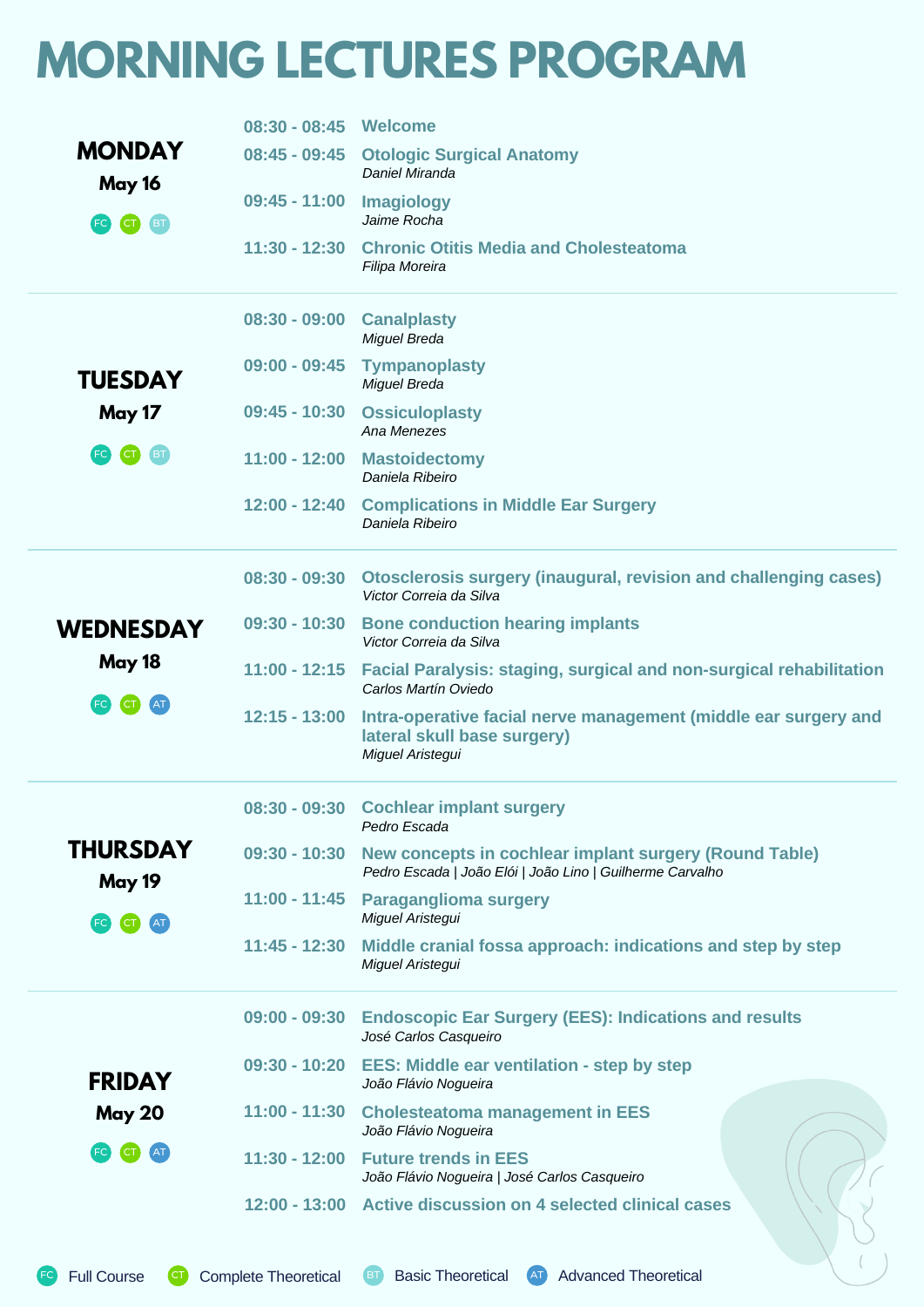### **PRACTICAL SESSIONS PROGRAM**

|                                                      | <b>Dissection Lab</b><br>Microscopic and Endoscopic Dissection<br>(2 temporal bones)                                                                                          | <b>Video Lectures</b><br>Surgical videos analysis mentored by<br>faculty members                           |
|------------------------------------------------------|-------------------------------------------------------------------------------------------------------------------------------------------------------------------------------|------------------------------------------------------------------------------------------------------------|
| <b>MONDAY</b><br>May 16<br>14:30 - 19:00             | FC<br>Bone work step-by-step:<br>I - Tympanomeatal flap & Canalplasty<br><b>II - Tympanic Cavity Anatomy</b><br>III - Tympanoplasty<br>IV - Stapes surgery and Ossiculoplasty | <b>BT</b><br>I - Basic Otologic Steps and Procedures                                                       |
| <b>TUESDAY</b><br><b>May 17</b><br>14:30 - 19:00     | FC<br>Bone work step-by-step:<br>I - Canal Wall Up Mastoidectomy<br>II - Cochlear Implant<br><b>III - Bone Conduction Hearing Implants</b>                                    | <b>BT</b><br>I - Tympanoplasty<br>II - Mastoidectomy                                                       |
| <b>WEDNESDAY</b><br><b>May 18</b><br>$14:30 - 19:00$ | FC<br>Bone work step-by-step:<br>I - Canal Wall Down Mastoidectomy<br>II - Semicircular canals dissection<br>III - Cochlea<br><b>IV</b> - Mastoid Obliteration Techniques     | I - ET dilation<br><b>II - Stapes Surgery</b><br><b>III - Bone Conduction Hearing Implants</b>             |
| <b>THURSDAY</b><br><b>May 19</b><br>14:30 - 19:00    | FC<br>Bone work step-by-step:<br>I - Facial Nerve<br>II - Labirintectomy<br>III - Internal auditory canal approach<br>IV - Carotid and Jugular Approach                       | <b>I - Mastoid Obliteration Techniques</b><br>II - Cochlear Implant Surgery<br>III - Cholesteatoma Surgery |
| <b>FRIDAY</b><br><b>May 19</b><br>14:30 - 19:00      | FC<br>Bone work step-by-step:<br><b>I</b> - Free Dissection<br>II - Eustachian Tube dilation                                                                                  | I - Endoscopic Ear Surgery<br>II - Lateral Skull Base Surgery                                              |

Full Course **CT** Complete Theoretical BT Basic Theoretical AT Advanced Theoretical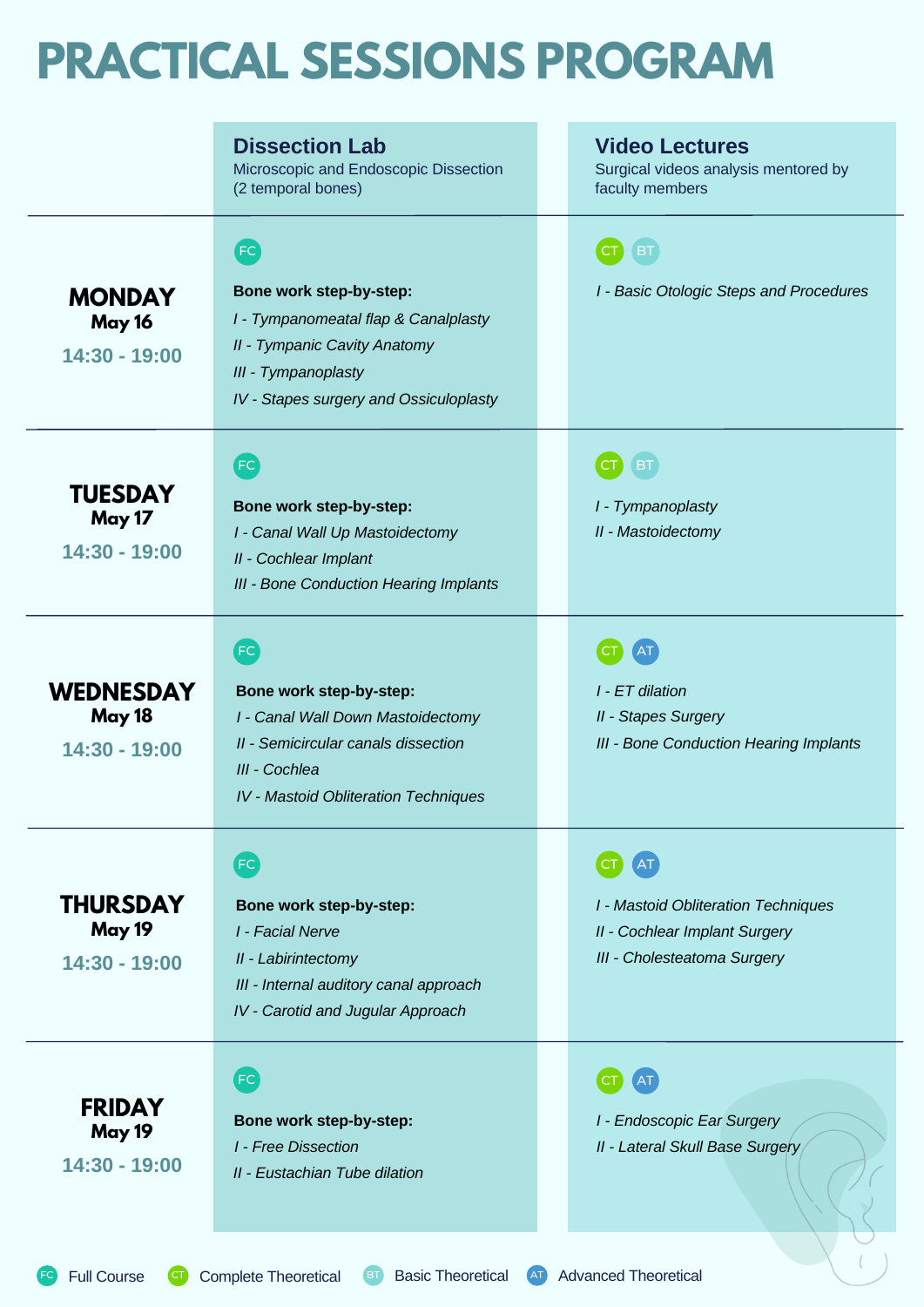## **COURSE MODALITIES**

#### **FULL COURSE**

*Complete theoretical-practical course*

| Hands-on sessions in a full-equipped Lab<br>(2 temporal bones with 1 day of endoscopic approach and tuboplasty) | <b>Specialist</b> |  |
|-----------------------------------------------------------------------------------------------------------------|-------------------|--|
| Lectures                                                                                                        | 1400€             |  |
| Surgical Videos in pen drive                                                                                    | Resident<br>1300€ |  |
| <b>Access to Best Temporal Bone Dissection Contest</b>                                                          |                   |  |

### **COMPLETE THEORETICAL**

*All-days theoretical course*

Lectures

Surgery video sessions

Access to the "Bring Your Case" Contest

### **ADVANCED THEORETICAL**

*Lectures and Video Sessions*

| <b>Lectures</b>                         | <b>Specialist</b>          |  |
|-----------------------------------------|----------------------------|--|
| Surgery video sessions                  | 350 $\epsilon$<br>Resident |  |
| Access to the "Bring Your Case" Contest | 250€                       |  |

### **BASIC THEORETICAL**

*Lectures and Video Sessions*

| <b>Lectures</b>        | Specialist |
|------------------------|------------|
|                        | 250€       |
|                        | Resident   |
| Surgery video sessions | 150€       |

### **CLINICAL CASE SUBMISSION**

Selection of 4 best abstracts for short oral communication (residents only) Selected residents will have inscription discount. Certificate and prize for the best oral presentation.

For more information and spot reservations: **training@b-acis.pt**

Specialist **400 €**

Resident **300 €**